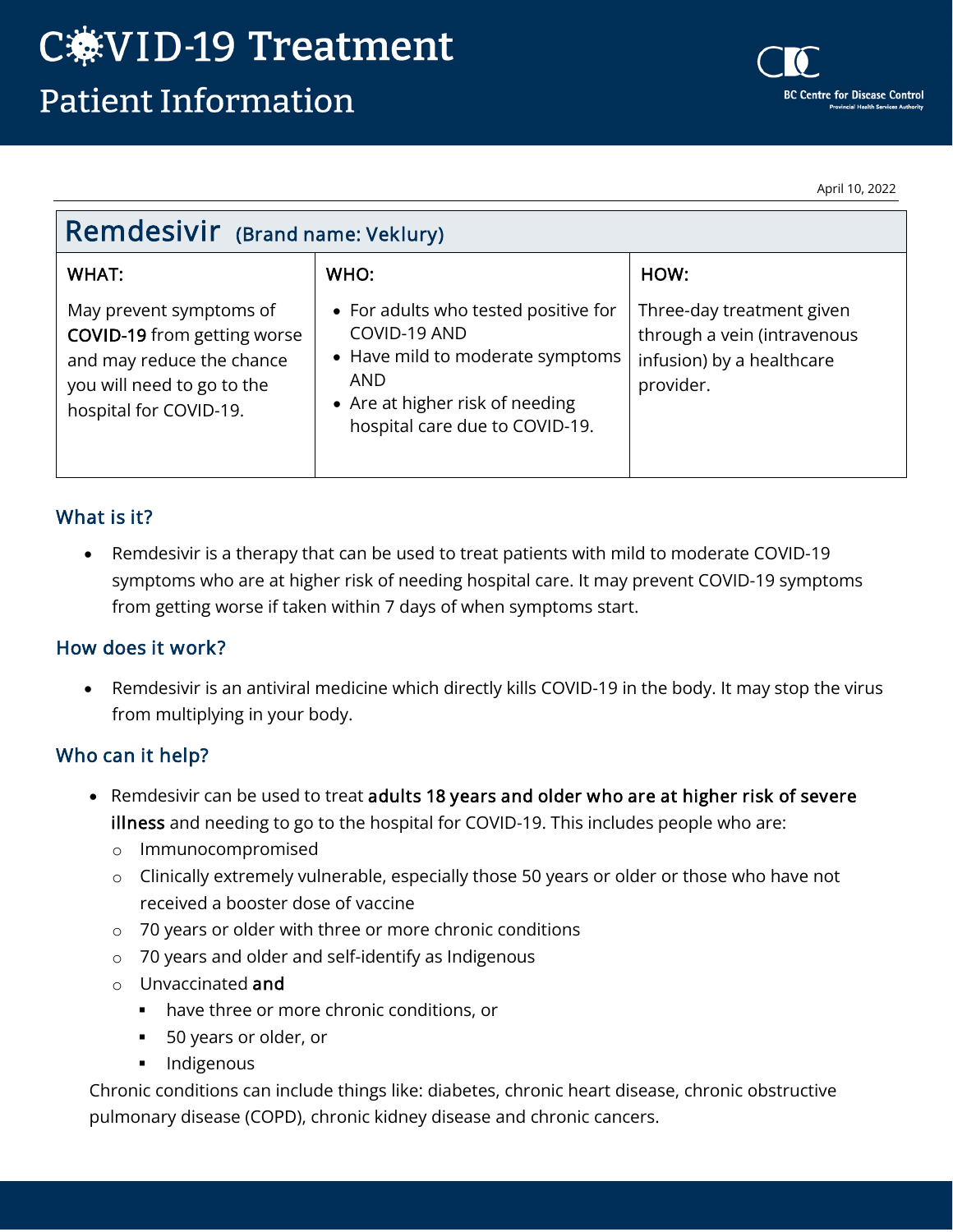# C.WWW.D-19 Treatment **Patient Information**

• Remdesivir can sometimes be helpful for people who are already in the hospital and experiencing severe symptoms such as requiring oxygen support for breathing and is also approved for severe COVID-19.

**BC Centre for Disease Control** 

- Remdesivir does not prevent people from getting COVID-19 before or after an exposure.
- Vaccination is still recommended to reduce the risk of serious outcomes from COVID-19.

## How is it given?

- You will need to go to a hospital clinic to get remdesivir. It is given by a healthcare professional through a vein. You will need to sit with the medication attached through a vein for 30 minutes.
- You will need to come back each day for 3 days to receive the full treatment course
- You will need to stay at the clinic for 15 minutes after you receive remdesivir in the rare case you have any reaction.

## What are the possible side effects?

- Getting any medicine through a vein may cause brief discomfort from inserting the needle, bleeding, bruising of the skin, soreness, swelling, and possible infection at the injection site.
- Tell your care provider right away or call 9-1-1 if you get any symptoms of an infusion or allergic reaction such as: fever, chills, nausea or feeling sick, headache, difficulty breathing, chest tightness, fall or increase in blood pressure, swelling of your face, throat irritation, rash with hives, itching or an itchy rash, muscle pain, uneven heartbeat, increased sweating, dizziness or light headedness.
- Some people may experience diarrhea during or after the treatment.
- Some patients may need to have lab work done at the clinic to check for liver and kidney health.
- If you have a symptom or side effect after your treatment that is not listed here or becomes bad enough to interfere with your daily activities, call your care provider or 8-1-1 and tell them you had this treatment.

## What should I do if my COVID-19 symptoms get worse?

- If you have difficulty breathing, have chest pain, can't drink, feel very sick, feel confused, or experience any loss of consciousness, go to an urgent care clinic, emergency department, or call 9-1-1.
- If you have any questions about COVID-19 symptoms, call 8-1-1 or your healthcare provider or an urgent care centre.